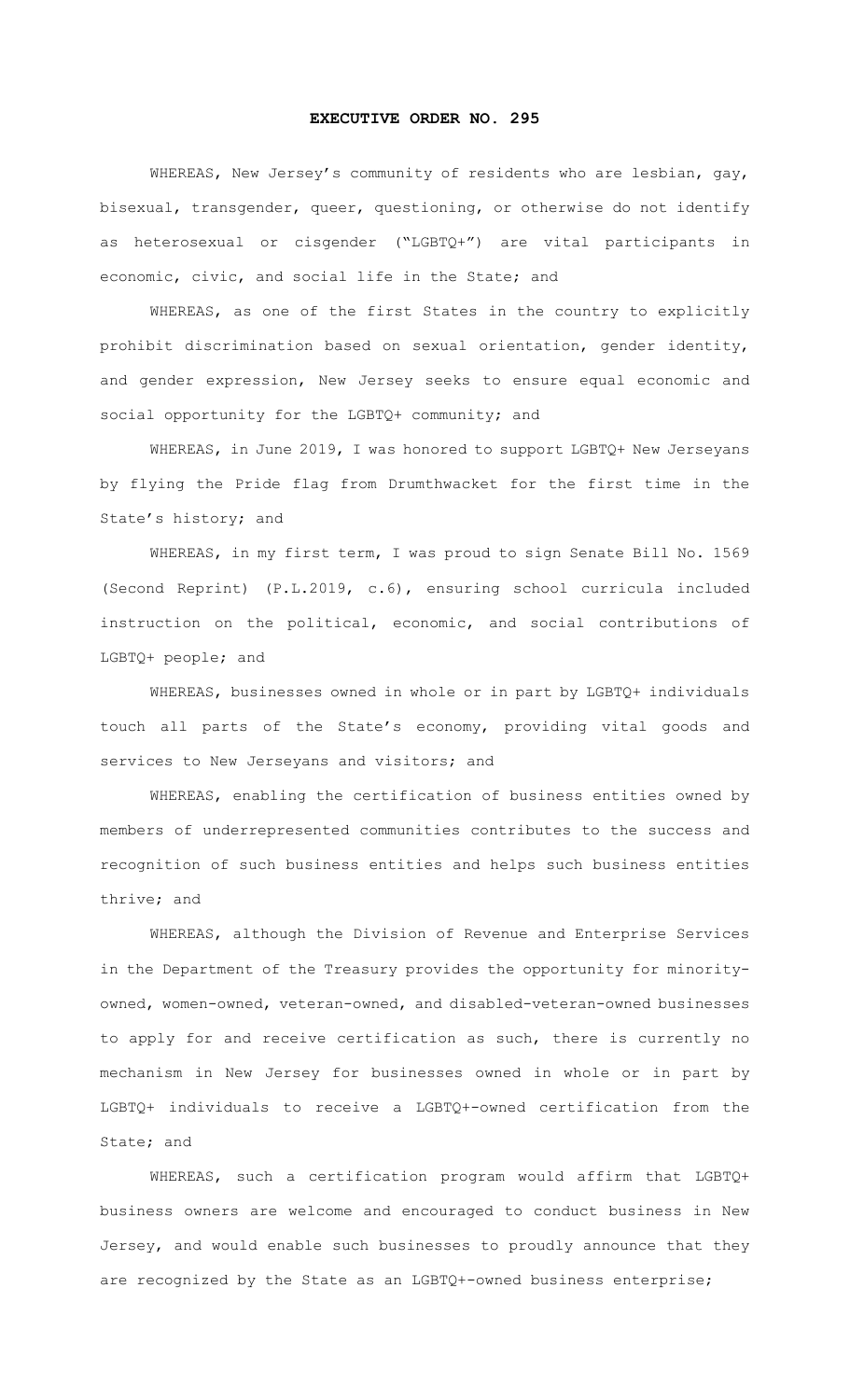NOW, THEREFORE, I, PHILIP D. MURPHY, Governor of the State of New Jersey, by virtue of the authority vested in me by the Constitution and by the Statutes of this State, do hereby ORDER and DIRECT:

1. The Department of the Treasury ("Treasury") shall develop a program for the registration or certification of LGBTQ+-owned business enterprises. An LGBTQ+-owned business enterprise shall mean a business which is:

- a. A sole proprietorship owned and controlled by a person who identifies as LGBTQ+;
- b. A partnership or joint venture owned and controlled by individuals who identify as LGBTQ+ in which at least 51% of the ownership is held by individuals who identify as LGBTQ+ and the management and daily business operations of which are controlled by one or more individuals who identify as LGBTQ+ who own it; or
- c. A corporation or other entity whose management and daily business operations are controlled by one or more individuals who identify as LGBTQ+ who own it, and which is at least 51% owned by individuals who identify as LGBTQ+, or, if stock is issued, at least 51% of the stock is owned by one or more individuals who identify as LGBTQ+.

2. The criteria and procedures used by Treasury to determine whether a business qualifies for certification as an LGBTQ+-owned business enterprise shall be substantially similar to the current criteria and procedures used by Treasury to determine whether a business qualifies as a minority-owned or women-owned business enterprise.

3. Treasury may promulgate rules and regulations to effectuate the directives in this Order.

4. Treasury may form reciprocal agreements with, or accept certifications by, other public and private certifying entities, to facilitate LGBTQ+-owned business enterprise certification. Any such agreement shall ensure that the certification process involved includes

2